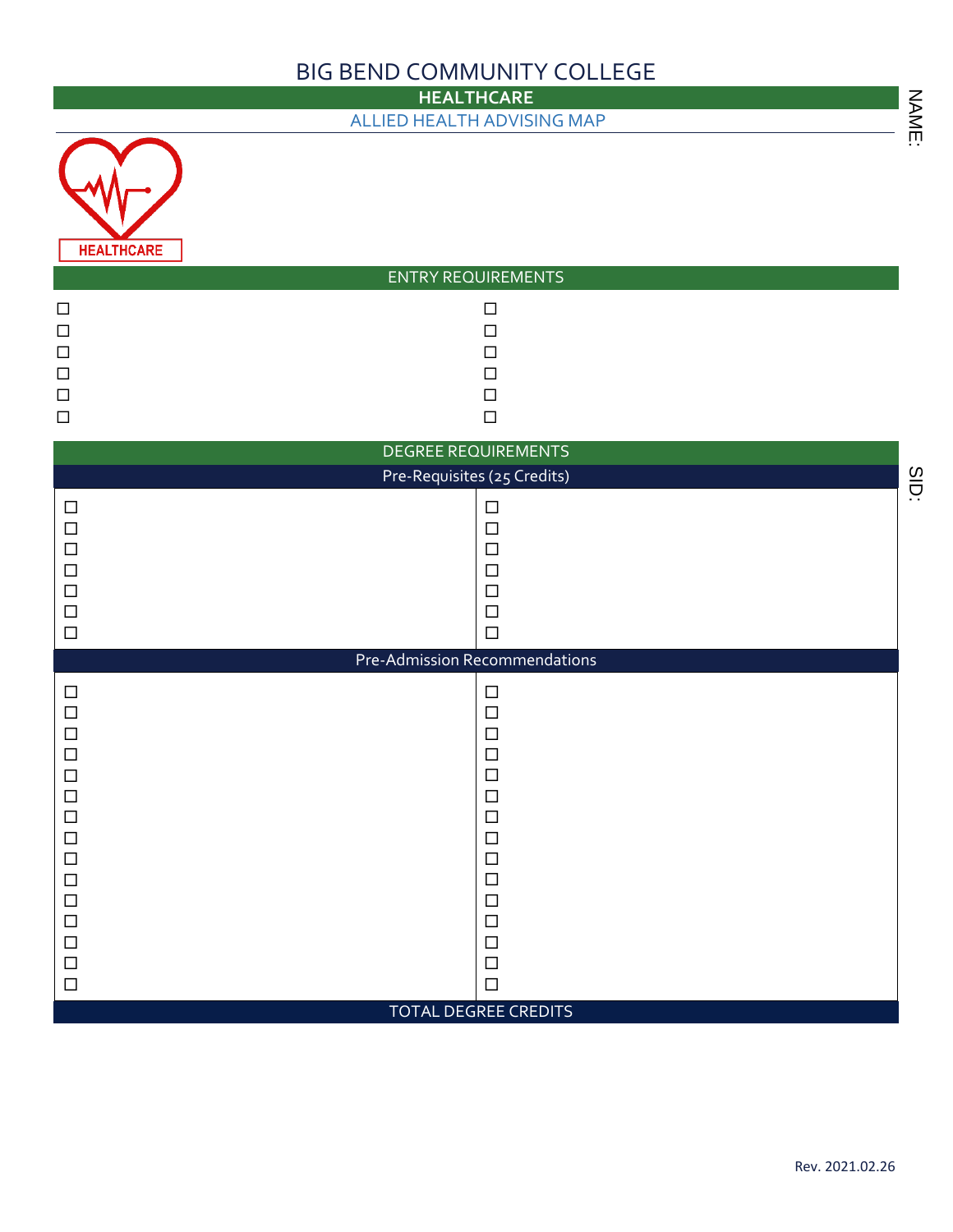## PRE-REQUISITE FLOW CHART

Start by talking with your assigned advisor to determine which courses to take first based on your placement scores.

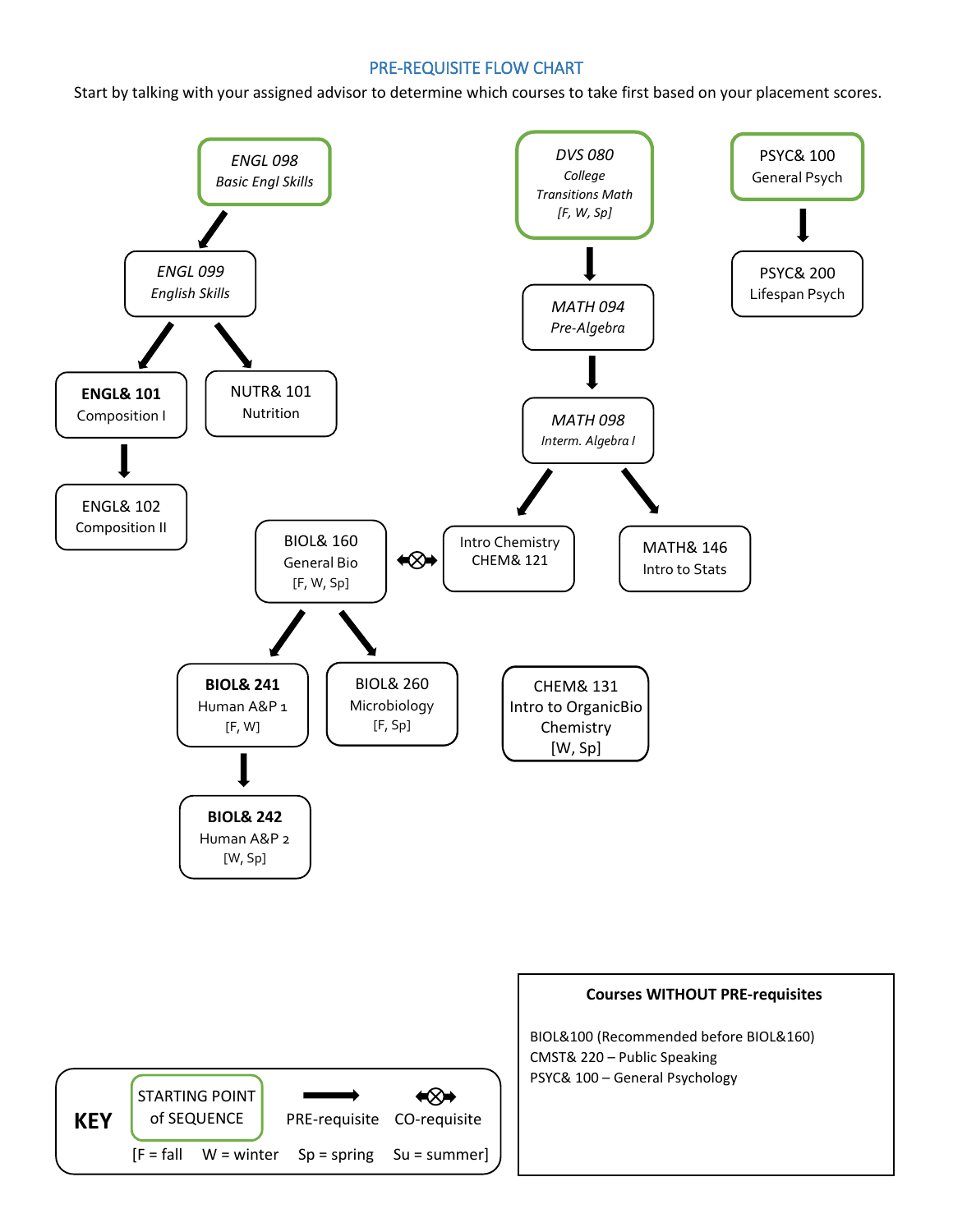|                                            |                                    | QUARTERLY PROGRAM PLAN (YEAR ONE)      |                                  |               |                                          |               |
|--------------------------------------------|------------------------------------|----------------------------------------|----------------------------------|---------------|------------------------------------------|---------------|
| <b>FALL</b>                                |                                    | <b>WINTER</b>                          |                                  | <b>SPRING</b> |                                          |               |
|                                            |                                    |                                        |                                  |               |                                          |               |
|                                            |                                    |                                        |                                  |               |                                          |               |
| <b>FALL</b>                                |                                    |                                        | <b>ADVISING</b><br><b>WINTER</b> |               |                                          | <b>SPRING</b> |
| Apply for financial aid<br>$\Box$          |                                    | Apply for scholarships<br>$\Box$       |                                  | $\Box$        | Review quarterly plan with advisor       |               |
| $\Box$<br>registration access day and time | Meet with your advisor BEFORE your | $\Box$                                 | Review quarter plan with advisor |               | Assess need for summer courses<br>$\Box$ |               |
|                                            |                                    | <b>QUARTERLY REGISTRATION PLANNING</b> |                                  |               |                                          |               |
| <b>QUARTER:</b>                            |                                    |                                        |                                  |               | <b>REGISTRATION PIN:</b>                 |               |
| <b>CLASS</b>                               | <b>TITLE</b>                       |                                        | <b>CREDITS</b>                   | <b>DAYS</b>   | <b>TIME</b>                              | ITEM#         |
|                                            |                                    |                                        |                                  |               |                                          |               |
|                                            |                                    | <b>QUARTERLY REGISTRATION PLANNING</b> |                                  |               |                                          |               |
| <b>QUARTER:</b>                            |                                    |                                        |                                  |               | <b>REGISTRATION PIN:</b>                 |               |
| <b>CLASS</b>                               | <b>TITLE</b>                       |                                        | <b>CREDITS</b>                   | <b>DAYS</b>   | <b>TIME</b>                              | ITEM#         |
|                                            |                                    | <b>QUARTERLY REGISTRATION PLANNING</b> |                                  |               |                                          |               |
| <b>QUARTER:</b><br><b>CLASS</b>            | <b>TITLE</b>                       |                                        | <b>CREDITS</b>                   | <b>DAYS</b>   | <b>REGISTRATION PIN:</b><br><b>TIME</b>  | ITEM#         |
|                                            |                                    |                                        |                                  |               |                                          |               |
|                                            |                                    |                                        |                                  |               |                                          |               |
|                                            |                                    | <b>QUARTERLY REGISTRATION PLANNING</b> |                                  |               |                                          |               |
| <b>QUARTER:</b><br><b>CLASS</b>            | <b>TITLE</b>                       |                                        | <b>CREDITS</b>                   | <b>DAYS</b>   | <b>REGISTRATION PIN:</b><br><b>TIME</b>  | ITEM#         |
|                                            |                                    |                                        |                                  |               |                                          |               |
|                                            |                                    |                                        |                                  |               |                                          |               |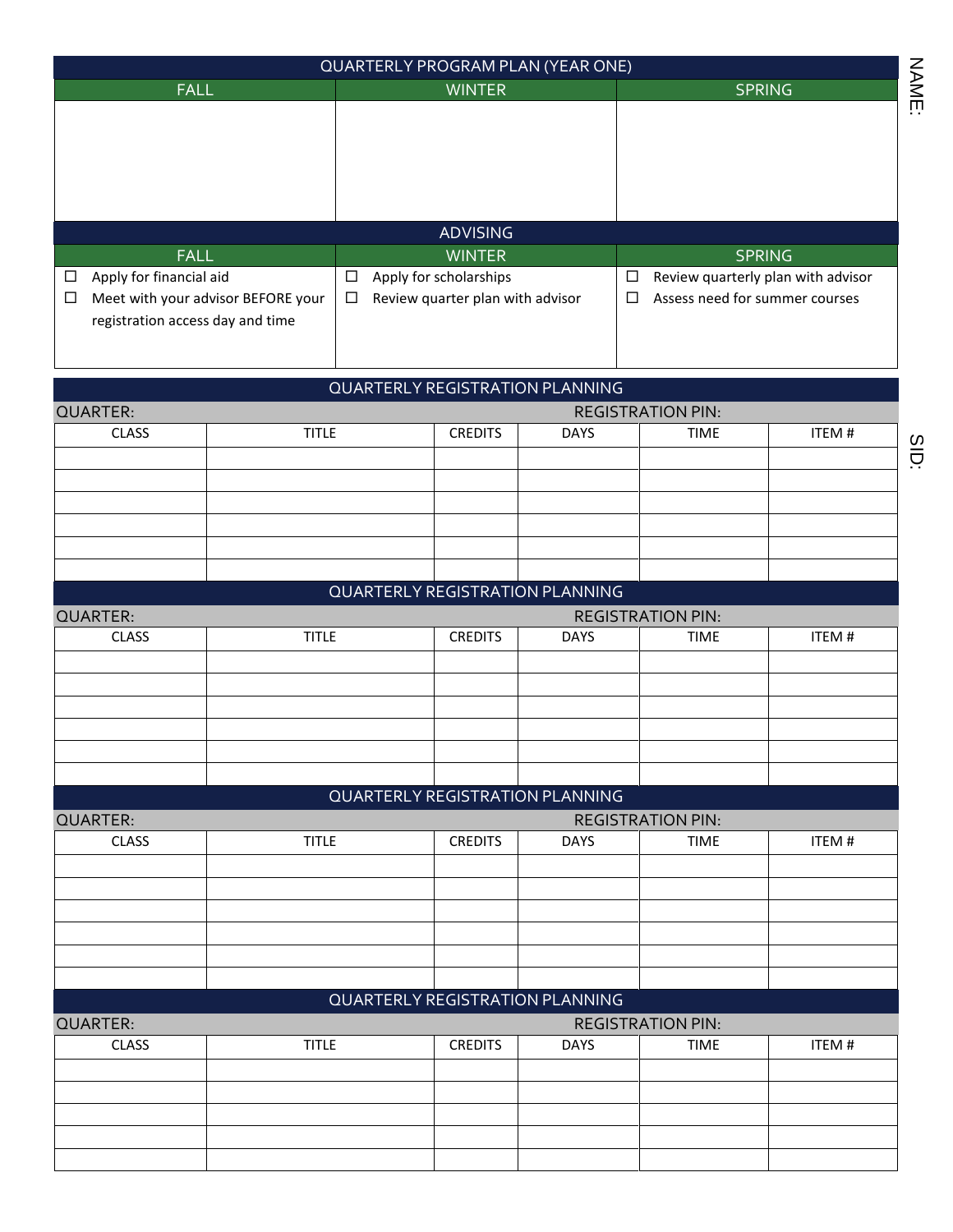|                                            |                                    | <b>QUARTERLY PROGRAM PLAN (YEAR TWO)</b> |                                  |             |                                          |                                    |
|--------------------------------------------|------------------------------------|------------------------------------------|----------------------------------|-------------|------------------------------------------|------------------------------------|
| <b>FALL</b>                                |                                    |                                          | <b>WINTER</b>                    |             |                                          | <b>SPRING</b>                      |
|                                            |                                    |                                          |                                  |             |                                          |                                    |
|                                            |                                    |                                          | <b>ADVISING</b>                  |             |                                          |                                    |
| <b>FALL</b>                                |                                    |                                          | <b>WINTER</b>                    |             |                                          | <b>SPRING</b>                      |
| Apply for financial aid<br>$\Box$          |                                    | $\Box$                                   | Apply for scholarships           |             | $\Box$                                   | Review quarterly plan with advisor |
| $\Box$<br>registration access day and time | Meet with your advisor BEFORE your | $\Box$                                   | Review quarter plan with advisor |             | Assess need for summer courses<br>$\Box$ |                                    |
|                                            |                                    | <b>QUARTERLY REGISTRATION PLANNING</b>   |                                  |             |                                          |                                    |
| <b>QUARTER:</b>                            |                                    |                                          |                                  |             | <b>REGISTRATION PIN:</b>                 |                                    |
| <b>CLASS</b>                               | <b>TITLE</b>                       |                                          | <b>CREDITS</b>                   | <b>DAYS</b> | <b>TIME</b>                              | ITEM#                              |
|                                            |                                    |                                          |                                  |             |                                          |                                    |
|                                            |                                    | <b>QUARTERLY REGISTRATION PLANNING</b>   |                                  |             |                                          |                                    |
| <b>QUARTER:</b>                            |                                    |                                          |                                  |             | <b>REGISTRATION PIN:</b>                 |                                    |
| <b>CLASS</b>                               | <b>TITLE</b>                       |                                          | <b>CREDITS</b>                   | <b>DAYS</b> | <b>TIME</b>                              | ITEM#                              |
|                                            |                                    | <b>QUARTERLY REGISTRATION PLANNING</b>   |                                  |             |                                          |                                    |
| <b>QUARTER:</b><br><b>CLASS</b>            | <b>TITLE</b>                       |                                          | <b>CREDITS</b>                   | <b>DAYS</b> | <b>REGISTRATION PIN:</b><br><b>TIME</b>  | ITEM#                              |
|                                            |                                    |                                          |                                  |             |                                          |                                    |
|                                            |                                    |                                          |                                  |             |                                          |                                    |
|                                            |                                    | <b>QUARTERLY REGISTRATION PLANNING</b>   |                                  |             |                                          |                                    |
| <b>QUARTER:</b>                            |                                    |                                          |                                  |             | <b>REGISTRATION PIN:</b>                 |                                    |
| <b>CLASS</b>                               | <b>TITLE</b>                       |                                          | <b>CREDITS</b>                   | <b>DAYS</b> | <b>TIME</b>                              | ITEM#                              |
|                                            |                                    |                                          |                                  |             |                                          |                                    |